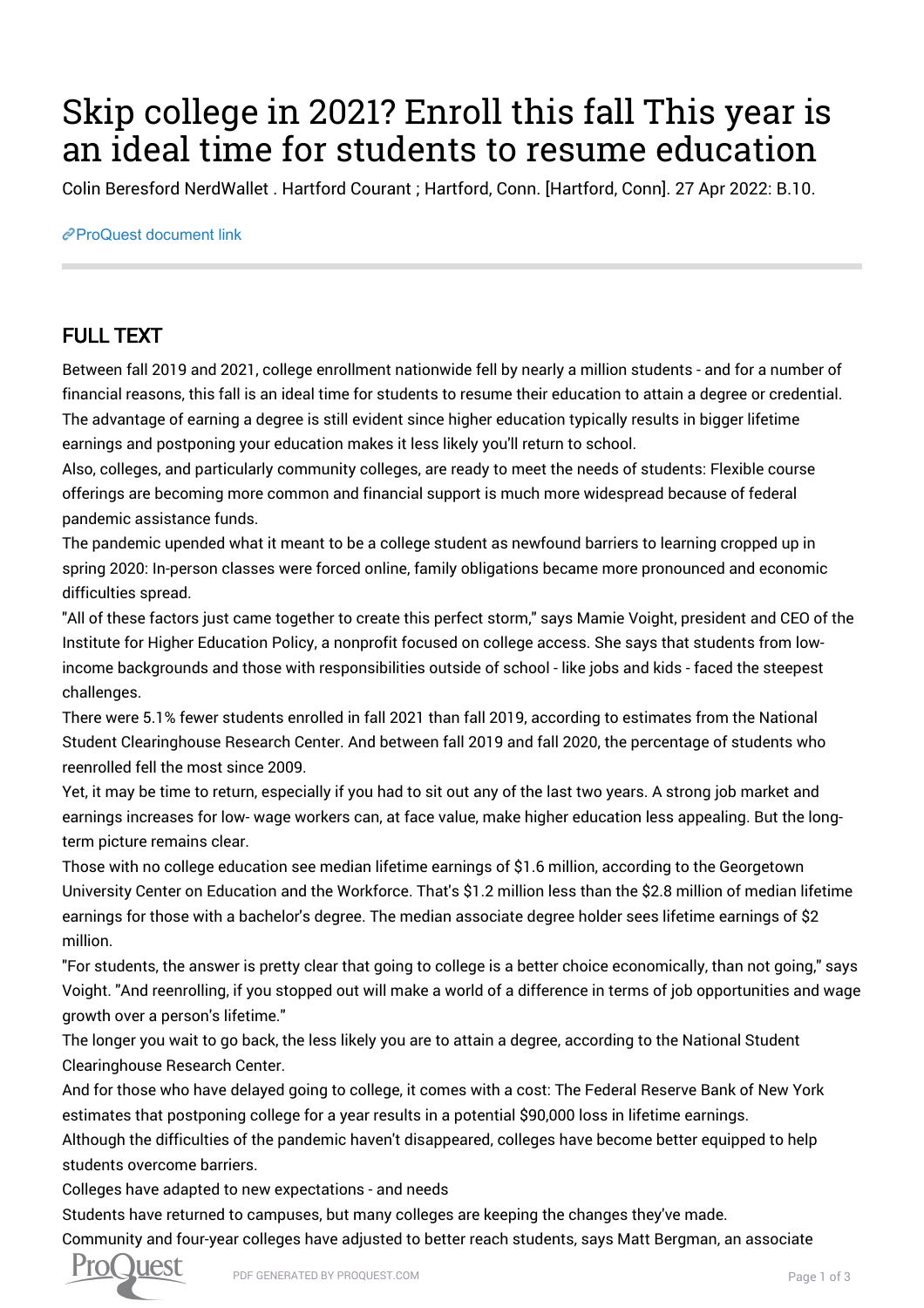professor of organizational leadership at the University of Louisville.

"We have so many opportunities for students to come back in ways that they wouldn't have been able to as recent as five years (ago)," adds Bergman, who studies adult learning and degree completion.

Course offerings have become more flexible, with in-person and virtual classes and also hybrid formats, Bergman says. They're also becoming available in synchronous (learning with a class) and asynchronous formats (learning at your own pace).

Community colleges made many changes to meet the needs of their students, according to Martha Parham, the senior vice president of public relations for the American Association of Community Colleges. These lasting transformations can make it easier for students to return to school.

"I do think the pandemic has changed the landscape in the course offerings and that change is going to stick," Parham says. "So that looks different in different places, in different students, in different colleges, but a lot of services and programs were put into place to ensure student success at every level."

Support for students is out there

This fall, college students have more federal financial support available than in years past.

The annual maximum Pell Grant, aid you don't have to repay, has increased \$400 to \$6,895 for the coming academic year. Pell Grant eligibility is determined by your financial situation and the cost of attendance at the institution you're considering. To be eligible, you need to submit the Free Application for Federal Student Aid, also known as the FAFSA.

Many colleges also have more financial resources available than in years past, thanks to \$76.3 billion in federal pandemic assistance funds provided to institutions across the nation.

"Right now, in particular, is a great time to go to community colleges because they have a lot of resources that are directly available to students," says Parham, including funding for tuition and books, transportation, food and housing assistance, and technology.

If you need child care, pick the school that offers it, Bergman says. If you have work experience, look for colleges that offer prior learning assessments, giving you college credit for the skills you've gained. The important thing is to pick a school that best fits your needs, Bergman adds.

Finding the right school can be as easy as visiting a school's website or calling the admissions office to ask about the resources they offer.

Application deadlines for fall have largely passed at four-year colleges, but you can often enroll in community college shortly before the semester begins. If a bachelor's degree is your goal, going to community college, then transferring can save you money - but be careful to plan out your classes to make sure the credits transfer to a bachelor's degree-granting institution.

Caption: Students on the Indiana University campus in Bloomington, Indiana. Between fall 2019 and 2021, college enrollment nationwide fell by nearly a million students. Darron Cummings/ap 2021

## DETAILS

| Subject:                       | College students; Enrollments; Higher education; Government grants; Pell Grants;<br>Earnings; Learning; Pandemics; Community colleges |
|--------------------------------|---------------------------------------------------------------------------------------------------------------------------------------|
| <b>Business indexing term:</b> | Subject: Earnings                                                                                                                     |
| Location:                      | Indiana; United States--US                                                                                                            |
| Company / organization:        | Name: National Student Clearinghouse Research Center; NAICS: 611710                                                                   |
| <b>Publication title:</b>      | Hartford Courant; Hartford, Conn.                                                                                                     |